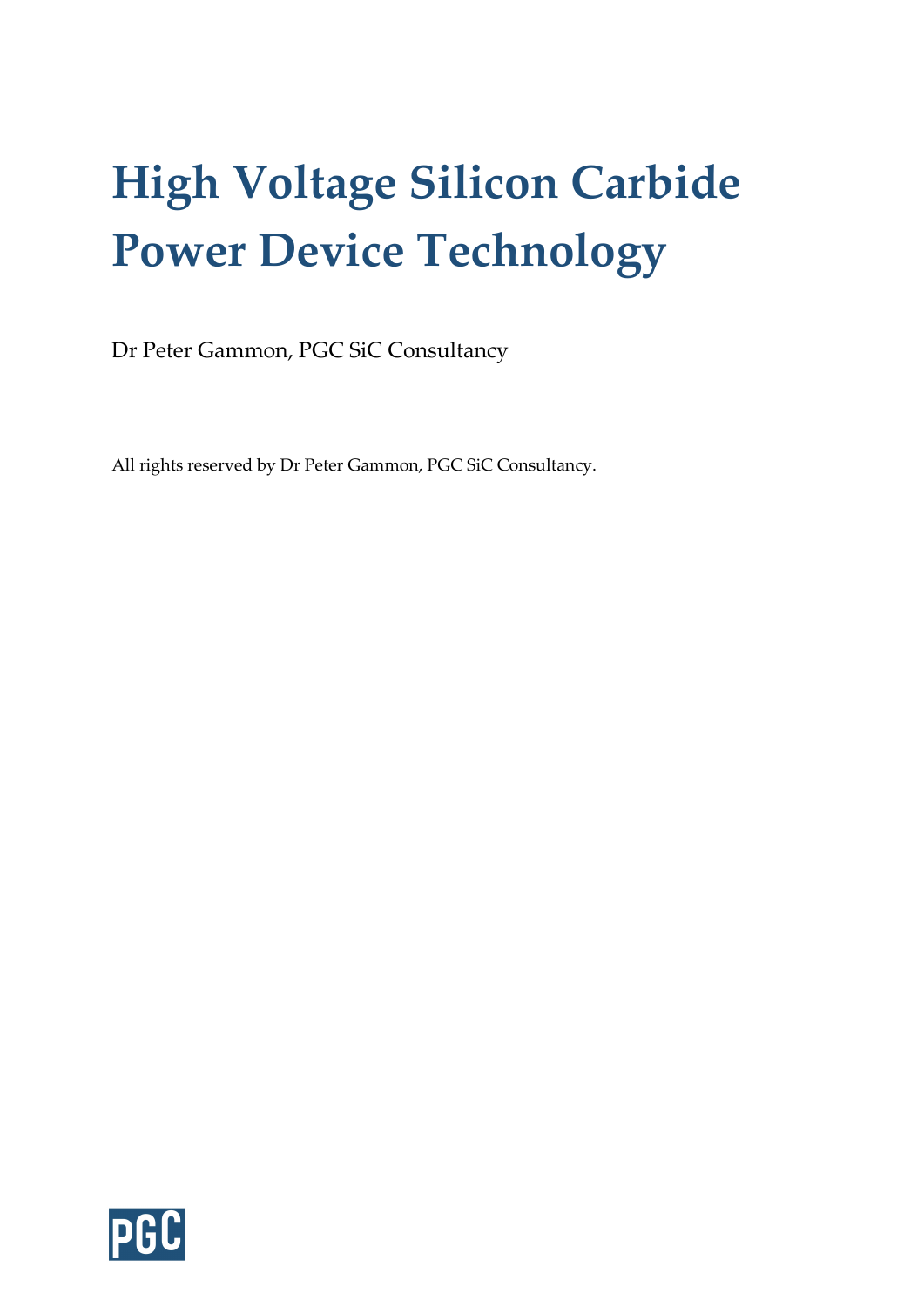## 1.1. Table of Contents

|    | 1.2.     |  |
|----|----------|--|
| 2. |          |  |
|    | 2.1.     |  |
|    | 2.1.1.   |  |
|    | 2.1.2.   |  |
|    | 2.1.3.   |  |
|    | 2.1.4.   |  |
|    | 2.1.5.   |  |
|    | 2.1.6.   |  |
|    | 2.1.7.   |  |
|    | 2.2.     |  |
|    | 2.2.1.   |  |
|    | 2.2.2.   |  |
|    | 2.2.3.   |  |
|    | 2.2.4.   |  |
|    | 2.2.4.1. |  |
|    | 2.2.4.2. |  |
|    | 2.2.4.3. |  |
|    | 2.2.5.   |  |
|    | 2.2.6.   |  |
|    | 2.2.7.   |  |
|    | 2.2.8.   |  |
|    | 2.3.     |  |
| 3. |          |  |
|    | 3.1.     |  |
|    | 3.2.     |  |
|    | 3.2.1.   |  |
|    | 3.2.1.1. |  |
|    | 3.2.1.2. |  |
|    | 3.2.1.3. |  |
|    | 3.2.1.4. |  |
|    | 3.2.2.   |  |
|    | 3.3.     |  |
|    | 3.3.1.   |  |

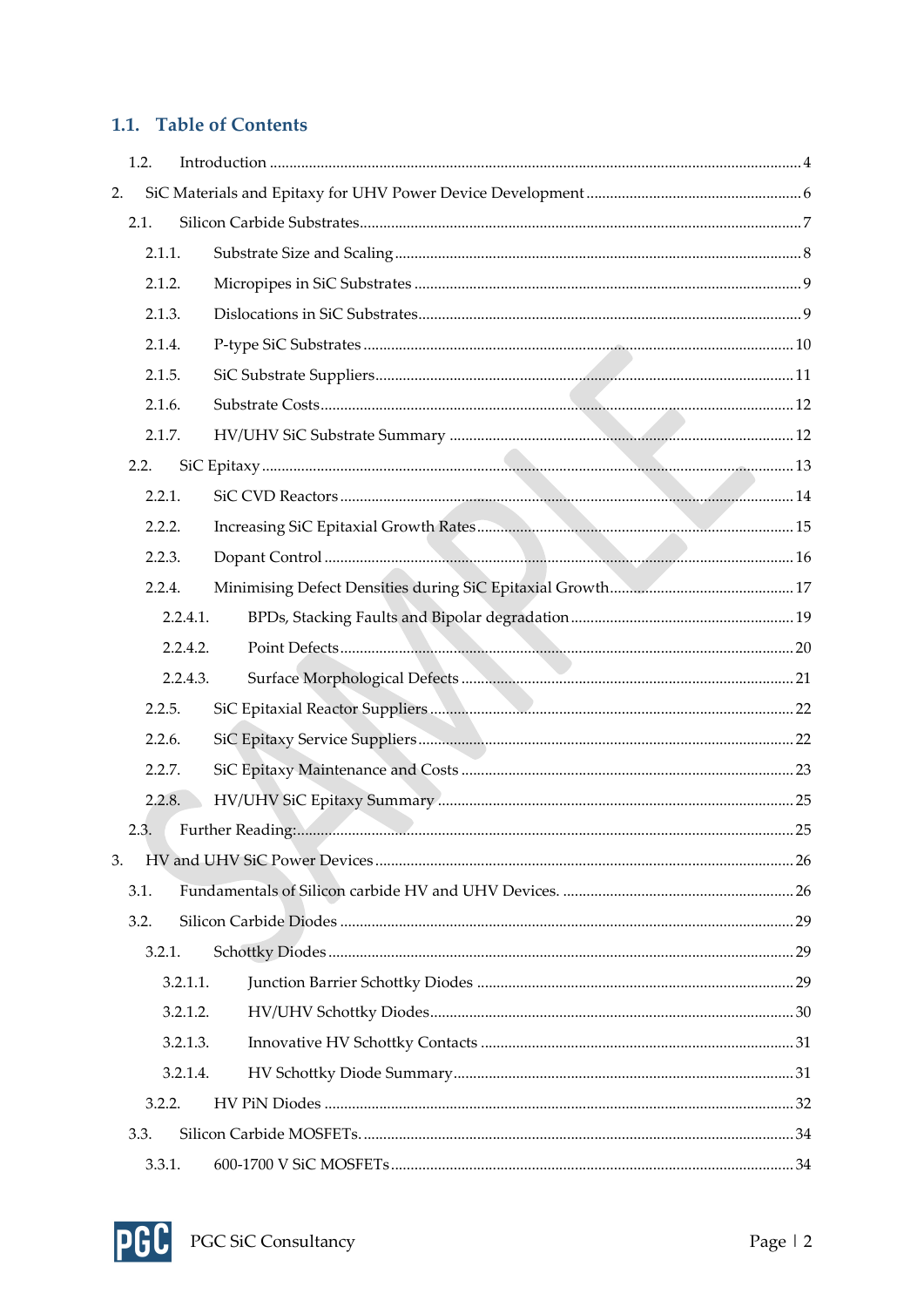| 3.3.1.1. |  |  |  |  |
|----------|--|--|--|--|
| 3.3.1.2. |  |  |  |  |
| 3.3.1.3. |  |  |  |  |
| 3.3.2.   |  |  |  |  |
| 3.3.2.1. |  |  |  |  |
| 3.3.2.2. |  |  |  |  |
| 3.4.     |  |  |  |  |
| 3.4.1.   |  |  |  |  |
| 3.4.2.   |  |  |  |  |
| 3.4.2.1. |  |  |  |  |
| 3.5.     |  |  |  |  |
| 3.5.1.   |  |  |  |  |
| 3.5.2.   |  |  |  |  |
| 3.6.     |  |  |  |  |
| 3.7.     |  |  |  |  |
| 3.7.1.   |  |  |  |  |
| 3.7.1.1. |  |  |  |  |
| 3.7.1.2. |  |  |  |  |
| 3.7.1.3. |  |  |  |  |
| 3.7.1.4. |  |  |  |  |
| 3.7.2.   |  |  |  |  |
| 3.8.     |  |  |  |  |
| 3.9.     |  |  |  |  |
| 3.10.    |  |  |  |  |
| 4.       |  |  |  |  |
| 4.1.     |  |  |  |  |
| 4.2.     |  |  |  |  |
| 4.3.     |  |  |  |  |
| 4.4.     |  |  |  |  |
| 5.       |  |  |  |  |
|          |  |  |  |  |
|          |  |  |  |  |
|          |  |  |  |  |

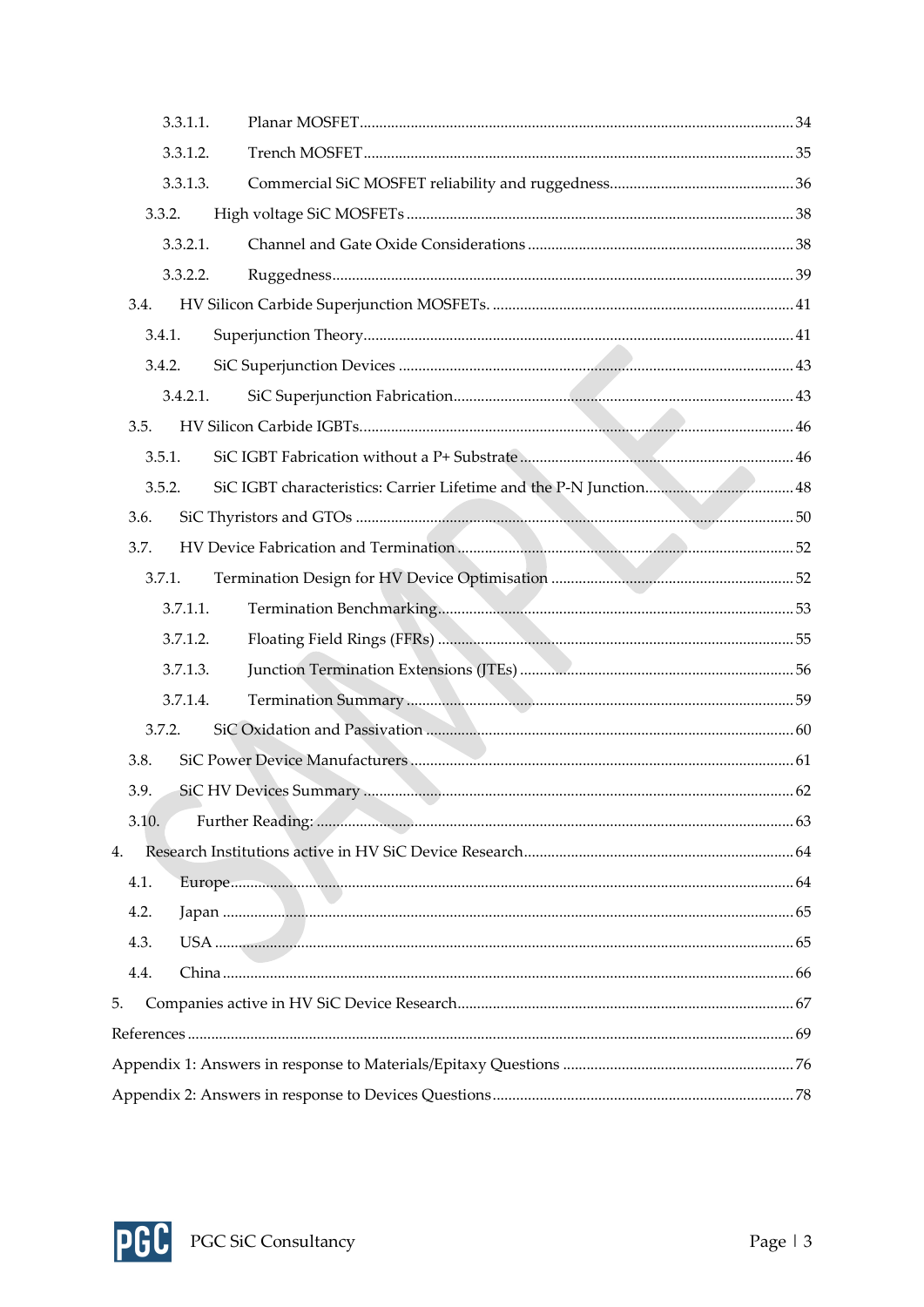## 1.2. Introduction

This report was commissioned to provide an overview of the silicon carbide (SiC) power device supply chain, as it relates to high and ultra-high voltage (HV and UHV) ratings. At each rung of the supply chain, one can find detailed subject reviews, reports and journal papers that delve deep into its subject. This report aims to condense the key elements of these detailed reports into a readable cohesive whole, for example, linking the issues at the materials level to the final devices and their performance.

The unique materials properties of SiC make it possible to develop power devices up to 10 kV (herein defined as HV), or up to 30 kV (UHV). This technology space is likely to be an enabler for traction, industrial machines, solid-state transformers, for HVDC and for many other applications. Yet, HV and UHV devices are still largely the preserve of the research institutes; the chip manufacturers and hence their supply chain are chasing the lucrative electric vehicle market accessed at the medium voltage 600-1700 V range. However, this demand is driving up material quality, lowering costs and advancing epitaxial processes, all advances that make high voltage devices more viable.

The supply chain in SiC power electronics divides into a number of distinct activities, three of which shall be the focus of this report. Two elements of the supply chain, the production and supply of SiC substrates, and the epitaxial growth process are the subject of the first part of this report in Section 2. These subjects have significant overlap and commonality, both concerning the cost and quality of the underlying SiC material, which would ideally be produced on a large scale, free of defects that cause issues in HV devices, and with a fast growth process.

The third element of the supply chain considered in this report, in Section 3, is the design and fabrication of HV/UHV SiC power devices. These include in the HV class, unipolar MOSFET transistors and Schottky diodes, both of which have been developed successfully in the medium voltage range, but scaled up to work effectively at the elevated voltage class. In the UHV class, bipolar devices, IGBTs and thyristors must be introduced, as well as Superjunction MOSFETs. These devices will be familiar to the Si power device user, but are not yet being widely considered in SiC, beyond the academic and research circles. They each pose their own challenges, stemming from the underlying material, and the complex fabrication procedures. Common to the HV and UHV classes is the need to develop termination strategies that allow the device to withstand the rated voltage. Yet at high voltage, these structures consume significant space. Hence, the state of the art in HV/UHV termination design is explored.

Other elements of the supply chain are not considered here. Device packaging, circuit design and applications are beyond the remit of this report, but are important elements addressed elsewhere.

Throughout the report, a number of Tables are presented to summarise the main suppliers or manufacturers of a certain element of the chain. At the end of the report in Sections 4 and 5,